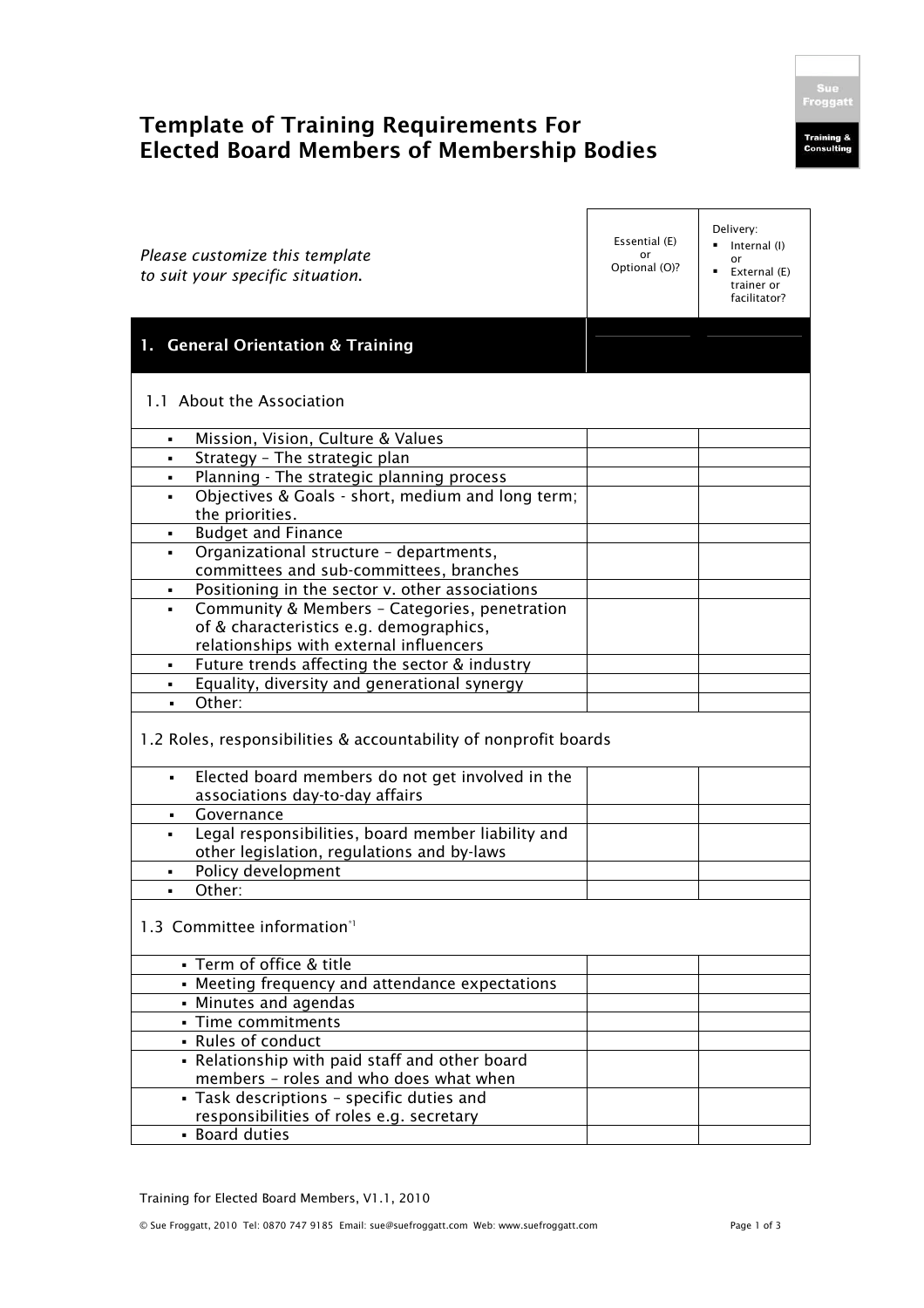|                | • Payments and expenses                                                                   |  |
|----------------|-------------------------------------------------------------------------------------------|--|
|                | • Benefits of being a committee member                                                    |  |
|                | • Key staff contacts                                                                      |  |
|                | • Contacting the association                                                              |  |
|                | - Information flow to board members                                                       |  |
|                | • Preparing for board meetings                                                            |  |
|                | • Resources available                                                                     |  |
|                | · Skill sets, experience and qualities required and                                       |  |
|                | training opportunities                                                                    |  |
|                | • Performance review                                                                      |  |
|                | - Internal controls                                                                       |  |
|                | • Dress code                                                                              |  |
|                | • Boundary exercises                                                                      |  |
|                | - Removal of board members                                                                |  |
|                | - Other                                                                                   |  |
| 1.4            | Other roles and assignments e.g. Honorary Officers,<br>Special Roles and other volunteers |  |
| 1.5            | Organizational polices and procedures - general &<br>specific                             |  |
| 1.6            | Resources available e.g. web site orientation, key<br>documents, library researchers, etc |  |
|                |                                                                                           |  |
|                | 2. Specific Skill Set Training                                                            |  |
|                |                                                                                           |  |
|                |                                                                                           |  |
| $\blacksquare$ | How boards add value including case studies of                                            |  |
|                | effective boards and warning signs of problems ahead                                      |  |
| $\blacksquare$ | Preparing for meetings and being a good meeting<br>participant.                           |  |
|                | Chairing meetings                                                                         |  |
| $\blacksquare$ |                                                                                           |  |
| ٠              | Presentation skills                                                                       |  |
|                | Report writing                                                                            |  |
|                | Time management - including dealing with                                                  |  |
|                | interruptions                                                                             |  |
|                | Giving and receiving feedback                                                             |  |
|                | <b>Negotiation skills</b>                                                                 |  |
|                | Strategic planning                                                                        |  |
| ٠              | Priority management                                                                       |  |
| ٠              | Managing change                                                                           |  |
|                | Listening skills                                                                          |  |
| ٠              | Project management                                                                        |  |
| ٠              | Team building                                                                             |  |
| ٠              | Change management & dealing with change                                                   |  |
| $\blacksquare$ | Rivalry in the boardroom including handling                                               |  |
|                | disagreements & infighting, competing agendas -                                           |  |
|                | conflicts of interest and dealing with difficult trustees                                 |  |
| ٠              | Problem solving                                                                           |  |
| ٠              | Decision making                                                                           |  |
| ٠              | Financial management - reading accounts, budgeting,                                       |  |
|                | fund raising, financial reporting & accountability                                        |  |
| ٠              | Delegation skills                                                                         |  |
| ٠              | Risk management                                                                           |  |
| ٠<br>٠         | Leadership skills<br>Resource management                                                  |  |